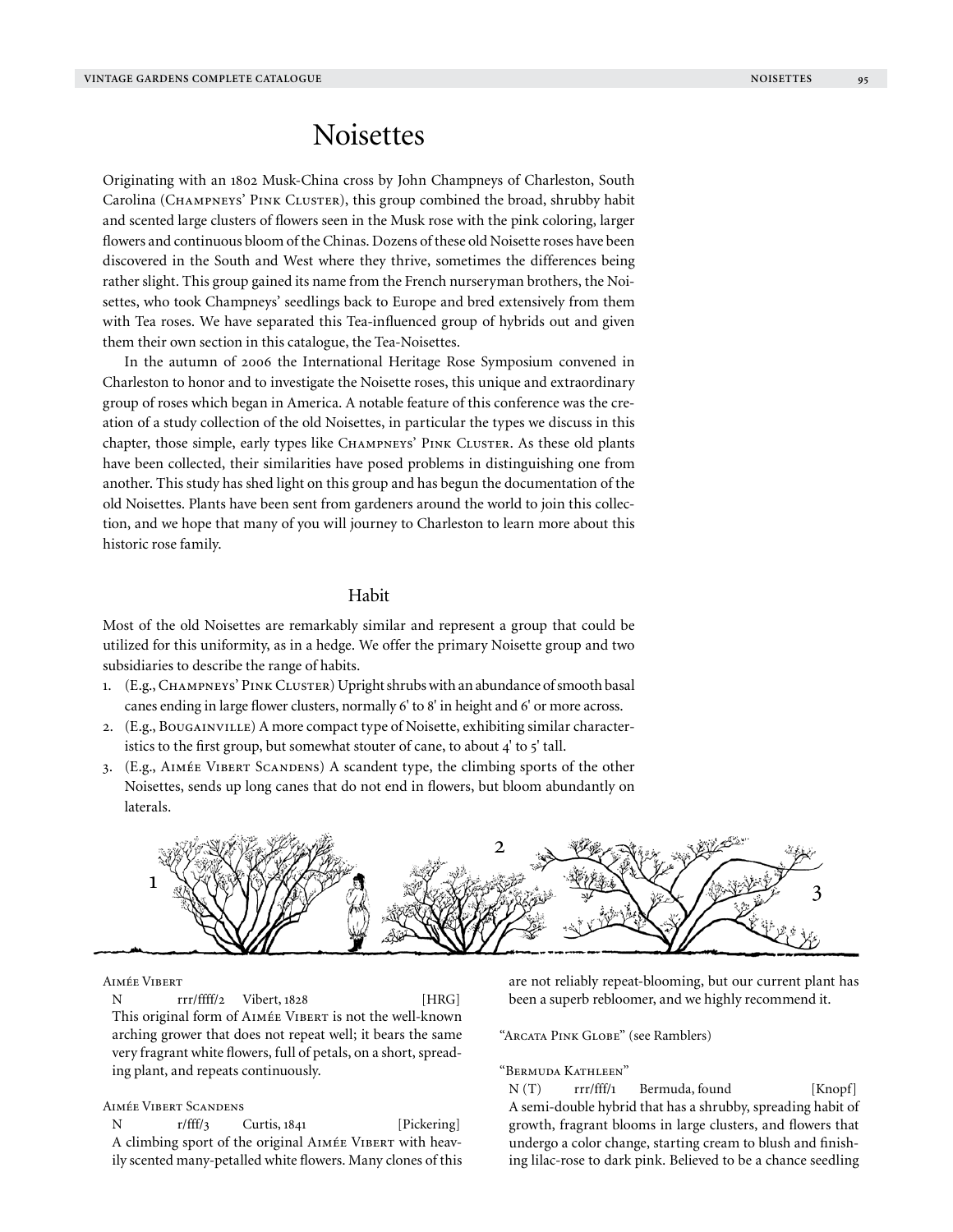of Mutabilis, we suspect the other parent may have been an Old Noisette, and the plant could easily be included in this group, if not for the mutable color. One of the Bermuda mystery roses.

#### **BLUSH NOISETTE**

N rrr/ffff/1 Noisette, 1817 [unknown] If the name is correct, this is the original offspring of Champneys' Pink Cluster raised in France and portrayed by Redouté. In any event it is an excellent rose, very fragrant, with all the Noisette charm. A moderate shrub or pillar, it is rarely without flowers.

## Bougainville

N rrrr/ff/2 P. Cochet, 1822 [Pickering] Tiny one-inch flowers, red in bud, opening a rich pink with tiny quilled petals. The effect is of a hundred pink starbursts in a cluster. Easily kept to  $4' \times 4'$ .

## BOUQUET TOUT FAIT

N rrr/fff/1 Laffay, pre-1836 [Huntington] Drenched in a pungent musky scent, the large flowers of vanilla cream make splendid bouquets. A strong grower to 6' by 6', this plant is rarely out of bloom, and in the fall astounds us with the immense size of the sprays. One of the few Champneys' styled Noisettes from France that is still grown.

#### Camélia Rose

N rrr/ff/3 Prévost, c.1830 [SIHRG] This rose borders between Tea-Noisette and Old Noisette and definitely has a long-caned, semi-climbing habit, but with small, round flowers of rose pink, tinting lilac pink with a paler center. Nice fragrance.

## Caroline Marniesse\*

#### ["Lykke White Pet," "Duchesse de Grammont"]

N (Pol) rrr/fff/2 Roeser, 1848 [Lykke] Long a puzzlement to us, this came from Denmark as WHITE PET, but is rather robust growing for a Polyantha with very double white flowers in cone-shaped clusters. Often sending out 3-foot shoots sideways and upwards, it was clearly wrong. In 1995 at the Roserie de l'Haÿ we saw this rose labeled Caroline Marniesse, an Old Noisette type. This would have been of the growth habit of the non-climbing form of AIMEE VIBERT; all very suggestive that this name may be the correct one for our old Poly from Denmank. We have also received this as DUCHESSE DE GRAMMONT, which would have been a much larger growing rose, without the spreading habit. Makes a nice small climber to about 4'.

## "Cato's Cluster"

N rrr/fff/1 unknown, found [Grate; Cato] Three-inch shapely pink flower-cups with heart-shaped petals, very fragrant. Thanks to both Frances Grate and Malcolm Manners for supplying us with the correct plant which we did not have previously. This lovely Noisette find comes to us from Carl Cato.

Champneys' Pink Cluster

N rrr/fff/1 Champneys, c. 1802

[Huntington; Bell i.d.]

Semi-double flowers of palest pink, petals overlapping in layers and revealing a column of cream styles, have a muskysweet scent. Bushy and tall. If we can believe the identification made by Léonie Bell, and it certainly looks correct, this is the original rose produced by John Champneys of Charleston. With all the old Noisettes that have surfaced in the past few decades, will we ever know for sure?

Duchesse de Grammont (see Cardine Marniesse)

#### "Fewell's Noisette"

N rrr/fff/1 unknown, found [Knopf found] Reddish new canes and thorns set off the plant's climbing habit. Flowers are blush pink, showy and scented of musk and pineapple. Clusters are adorned with foliaceous sepals.

## "Frazer's Pink Musk"

N rrr/fff/1 unknown, found [Huntington] Pinky-blush flowers reminiscent of DOUBLE MUSK, but more refined. A bushy plant that could be hedged and kept to 4' or so. We are not certain, but what we offer under this name may be the same as the "Lingo Musk," which see for more.

## "Haynesville Pink Cluster"

N rrr/ffff/1 unknown, found [ARE] An arching grower with semi-double light pink flowers warmed with yellow petal bases. While not of earthshattering beauty, this is typical of this class; fragrant, carefree, blooming restlessly from April to November in mild climates.

## Jacques Amiot

N rrr/fff/3 unknown, pre-1867 [Roseraie de l'Haÿ] A moderate, bushy shrub with clear pink flowers, cupped, with stark white at the petal bases, half-buttoned but showing stamens, we have previously been unable to find a source for this name except for the Tea-Noisette introduced in 1844 by Varangot. Brent Dickerson recently shared information he uncovered in a Soupert et Notting catalogue of 1867, from which we take this new spelling and information. Thanks, Brent! We do think this has some Bourbon in it despite its designation as a Noisette.

#### "Jeanne d'Arc" (see St. Leonard's)

#### "La Nymphe"

N rrr/fff/2 unknown, unknown [Huntington] Pretty cupped flowers come in shades of pink from blush to rose, deeper toned in cool seasons, with a sweet Damask perfume. The blooms can be 3 inches or so across and vary in the size of their clusters. This is one of the Bourbon-Noisettes which has a very expansive growth habit and makes a good small climber. We obtained this from the Huntington, though ironically it was collected in our own home town. This attribution may refer to a Tea-Noisette seedling